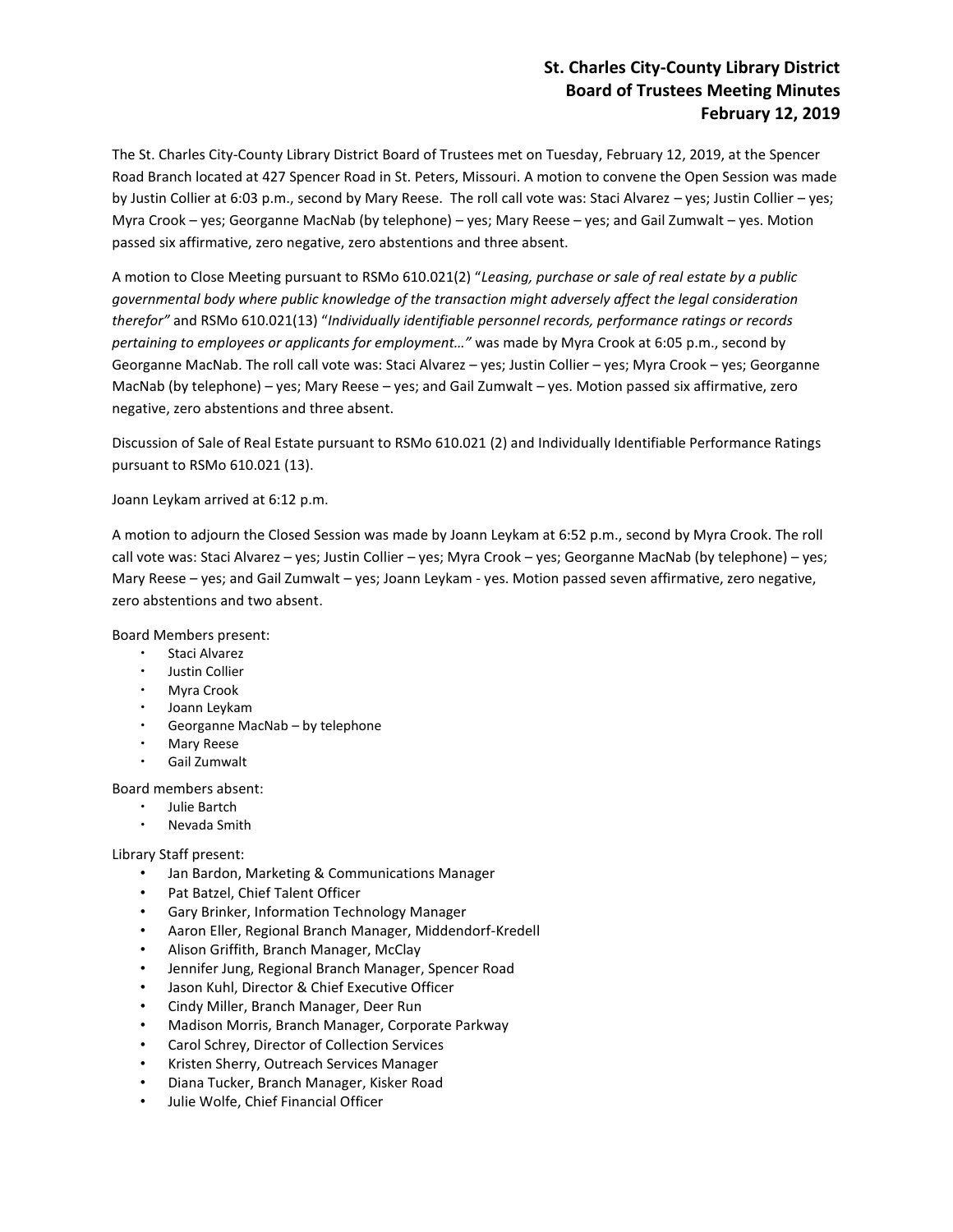Others present:

• Arnie "AC" Dienoff – citizen

Board of Trustees President Gail Zumwalt called the regular meeting to order at 7:02 p.m. with the Pledge of Allegiance. Seven members of the Board listed above as present responded to roll call. Ms. Zumwalt opened the floor for public comments. Mr. Arnie C. "AC" Dienoff addressed the Trustees on the following topics: agenda items and participation in good government practices.

### **Reports and Correspondence**

**Financial Report:** Julie Wolfe reported that the Library received the bulk of its tax revenue in January. Year to date revenues are on budget. Salaries and benefits expenditures are below budget due to open positions. Expenditures in the area of technology and telecommunications and capital outlay are lagging due to deferred projects. Current capital projects are renovation of the Winghaven Express Branch end unit and reconfiguration of the employee workspace at Corporate Parkway. A recent facilities review of Kathryn Linnemann has prioritized the addition of a teen space over re-lamping the branch.

**Director's Report:** Jason Kuhl noted the following items on the Director's Report:

- A presentation by a Facilities Master Planning firm is expected at the March, 12, 2019 meeting.
- We are working to publicize the 2019-2023 Strategic Plan at meetings with staff and stakeholders throughout the community.
- Pat Batzel, Chief Talent Officer, has announced her retirement. Pat will stay on part-time until a successor is in place. Gail Zumwalt, on behalf of the entire Board of Trustees, extended her appreciation to Pat for her dedication to the Library.

**ILS Update:** Carol reported that the Library was able to keep its original timeline and went live with the new ILS, MyLibrary Catalog (known internally as Polaris), on January 30<sup>th</sup>. We have received great feedback from customers. They are enjoying the features we thought they would enjoy such as text notifications for holds, saved searches, one click holds and Overdrive integration.

**Marketing Update:** Jan reported there has been positive reaction on social media from customers about the MyLibrary Catalog. We continue to grow our presence on Twitter thanks to successful retweets of author events. We are also tagging local schools and community groups when promoting classes and events, and customers often tweet about their experiences at the Library.

**Monthly Statistical Report:** The statistics for January 2019 showed a YTD increase in eMedia usage of 6.72% (474,250 in FY 19 vs. 444,388 in FY 18). FY 19 year to date program attendance increased 7.23% and the number of programs offered increased 6.53%. Total Circulation for the month of January was 416,053, which includes physical checkouts, eMedia checkouts and renewals. Self-checkouts accounted for 49.76% of total circulation in January. PC usage statistics for January 2019 were unavailable due to the ILS transition.

**Correspondence:** Two correspondence items were included in the February 2019 Board Packet:

- Letter to the O'Fallon City Council dated January 21, 2019, regarding proposed industrial development project located at 521 and 601 Pearl Drive – Cosmos Corporation from Gail Zumwalt, President of the St. Charles City-County Library Board of Trustees
- Letter from Mayor Bill Hennessy of the City of O'Fallon, Missouri, dated January 29, 2019.

## **CONSENT AGENDA:**

- Minutes from the January 8, 2019, Quarterly Work Session
- Minutes from the January 8, 2019, Regular Meeting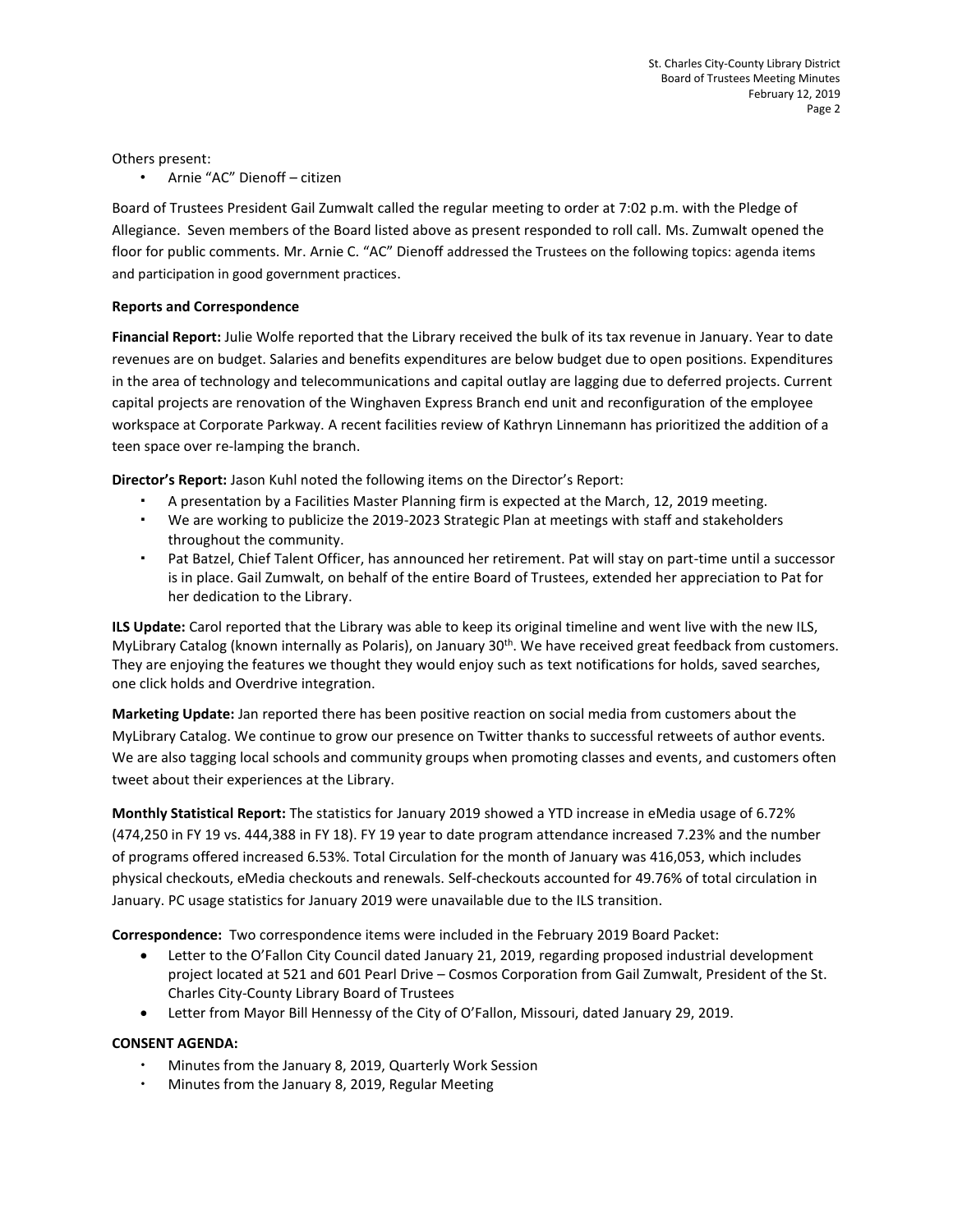**MOTION:** Joann Leykam moved to approve the consent agenda as presented. Staci Alvarez second. Motion approved seven affirmative, zero negative, zero abstentions and two absent.

### **FORMAL AGENDA:**

#### **OLD BUSINESS**

None.

### **NEW BUSINESS**

**19-29 Approval of New Purchasing Policies:** The need for current, updated purchasing policies has been discussed at previous meetings. The Library has worked with its attorney to streamline the various purchasing policies into two – one for professional services and one for all other purchases. The new polices are consistent with those of other libraries and governmental units. Procedural details have been moved to an internal procedures document. A draft of the procedures document, which will not require board approval, was distributed at the meeting. The Trustees were asked to rescind the following purchasing policies:

- g012 Construction Change Orders
- g020 Facilities Construction and Renovation
- g060 Professional Services
- g060.5 Professional Services Architectural, Engineering, Land Surveying and Construction Management
- g064 Purchases
- g066 Purchases Conflict of Interest
- g067 Purchases Cooperative Programs

The Trustees were asked to approve two new policies – g050 Purchasing Policy and g050.1 Purchasing Policy – Professional Services to replace the rescinded policies.

A lengthy discussion was held regarding the specifics of the new policies. Significant changes were suggested.

**MOTION:** Joann Leykam moved to table Agenda Item 19-29, Approval of New Purchasing Policies, in order for the proposed policies to be updated with the changes suggested during the discussion. Mary Reese second. Motion approved seven affirmative, zero negative, zero abstentions and two absent.

**19-30 – Approval of Updated Job Description and Grade Reclassification for 032.251, Chief Talent Officer:** Our Chief Talent Officer, Pat Batzel, recently announced her retirement. When there is a vacancy the position is reevaluated in terms of current and anticipated needs. The 2019-2023 strategic plan calls for significant changes to the way the Library delivers service to the community. In addition, we will likely be making significant changes to job descriptions, looking critically at our compensation and performance management structure, and recruiting and developing staff differently. To be successful, the emphasis of the CTO position will need to shift toward organizational development, navigating and leading complex organizational change, and setting and executing a talent recruitment and development strategy. The proposed job description has been revised significantly to reflect this strategic focus. The position has also been moved from salary grade 25 (\$71,209.30 - \$101,527.43) to salary grade 26 (\$75,481.86 - \$107,619.08) because oversight of staff training has been added to the scope of the position since originally classified. The Trustees were asked to approve the revision to the CTO job description and to approve the move from salary grade 25 to salary grade 26.

**MOTION:** Mary Reese moved to approve the revision of Chief Talent Officer job description, 032.251, as presented and to move the position from salary grade 25 to salary grade 26 within Policy e032, Job Classifications. Myra Crook second. Motion approved seven affirmative, zero negative, zero abstentions and two absent.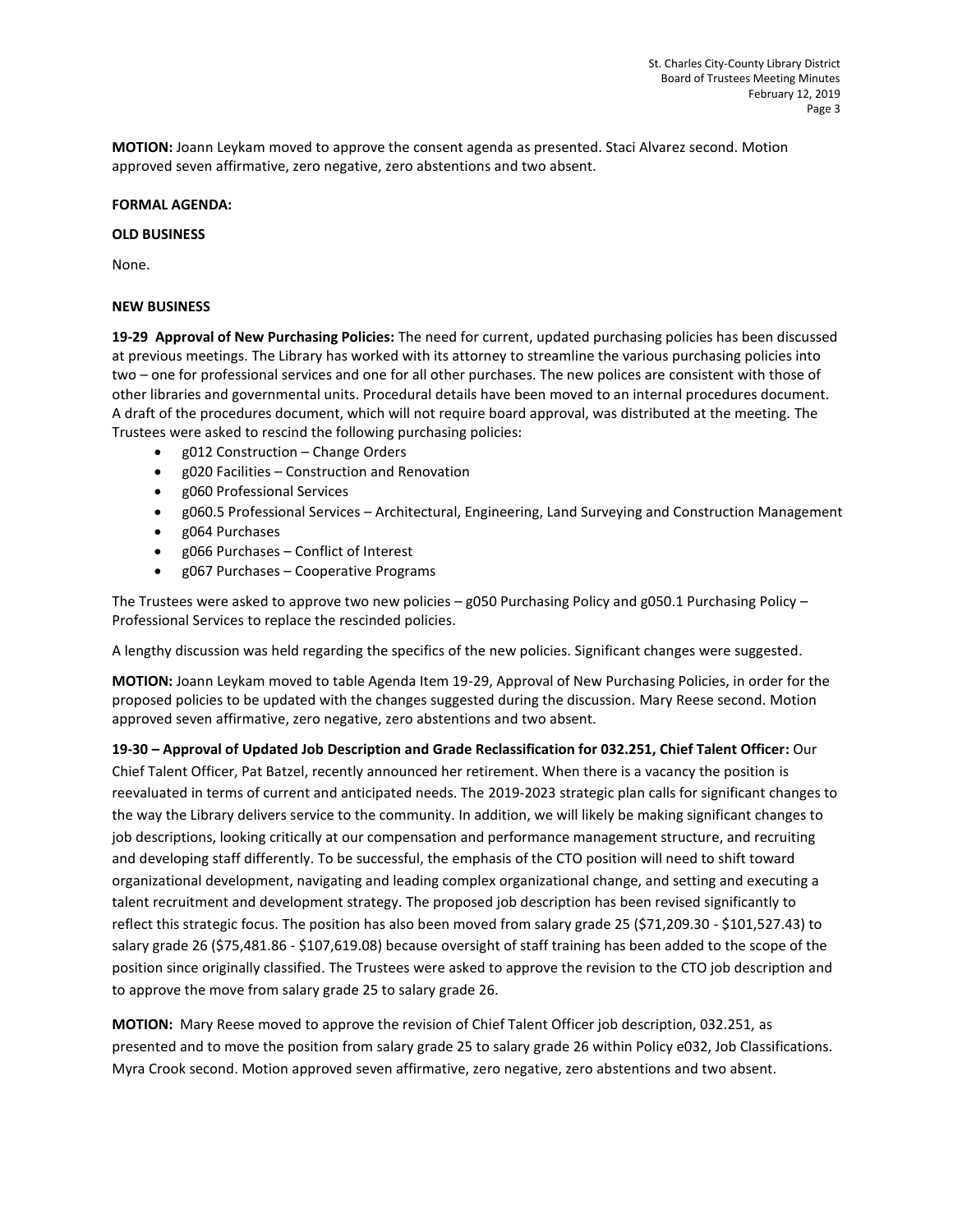**19-31: Information Technology Staffing:** A current vacancy in the IT Department prompted a reevaluation of the position. Staff recommend filling the vacant IT Technician position with an IT Specialist because of current and anticipated demand for IT support. The Trustees were asked to approve a FY 19 personnel budget adjustment of \$5,400.00 for additional salary and benefits to fill the vacant IT Technician (032.122) position with an IT Specialist (032.184).

**MOTION:** Joann Leykam moved to approve filling the vacant IT Technician (salary grade 12) position with an IT Specialist (salary grade 18) as presented and to approve a FY 19 budget adjustment of \$5,400.00 for additional salary and benefits for the position. Mary Reese second. Motion approved seven affirmative, zero negative, zero abstentions and two absent.

**19-32: Rescind Policy e362, Licensing and Support Compensation – ILS Database Administrator:** Policy e362 was established in 2008 to authorize a per pay period stipend to the ILS Database Administrator for developing and maintaining the LISTEN 2000 Integrated Library System (ILS). The Library went live with the vendor supported Polaris ILS on January 30, 2019, and the Library Programmer/Analyst no longer supports development of the LISTEN ILS locally or for any other former public library customers. The circumstances prompting the stipend payment are no longer applicable and the staff member is aware of the change.

**MOTION:** Joann Leykam moved to rescind policy e362, Licensing and Support Compensation – ILS Database Administrator, as presented. Justin Collier second. Motion approved seven affirmative, zero negative, zero abstentions and two absent.

**19-33: Authorization to Enter Into Reciprocal Lending Agreement with Scenic Regional Library:** The Library asked the Trustees for authorization to pursue a reciprocal lending agreement with the Scenic Regional Library, which covers Franklin, Gasconade, and Warren counties. Reciprocal lending is made possible through intergovernmental agreements with neighboring library districts that allow residents of both districts to obtain and use a library card at the other. Although there can be some restrictions on high demand items or services, reciprocal borrowers otherwise receive the same service as residents. We currently maintain reciprocal agreements with St. Louis Public Library, St. Louis County Library (serving most of St. Louis County) and the Municipal Library Consortium (serving the remainder of St. Louis County through the Brentwood, Richmond Heights, University City, Ferguson, Rock Hill, Kirkwood, Valley Park, Maplewood, and Webster Groves public libraries).

In order to be mutually beneficial, reciprocal agreements should be between libraries of similar size and funding levels. POLICY c281.8—RECIPROCITY states:

# *"The St. Charles City-County Library District shall grant reciprocal library services to residents served by other libraries provided that:*

*The Library with which the District enters into a reciprocal agreement shall have either,*

- *A tax rate that is at least 75% of the District's tax rate or,*
- *Total per-capita support that is at least 75% of the District's total per-capita support"*

At some point in the past, we severed a reciprocal agreement with Scenic Regional Library because their funding fell well short of the required level. However, in 2014, residents of the Scenic Regional district voted to increase their tax rate to 20.08 cents, roughly double their previous rate and just lower than ours, and it is now well over the threshold outlined in the policy. In addition, a Scenic Regional branch in Wright City was opened in 2018, putting a facility in close proximity to residents living in the western part of St. Charles County. Given these changes, we believe the time is right to reenter into an agreement with the same terms as those we currently have in place with the library districts to our east.